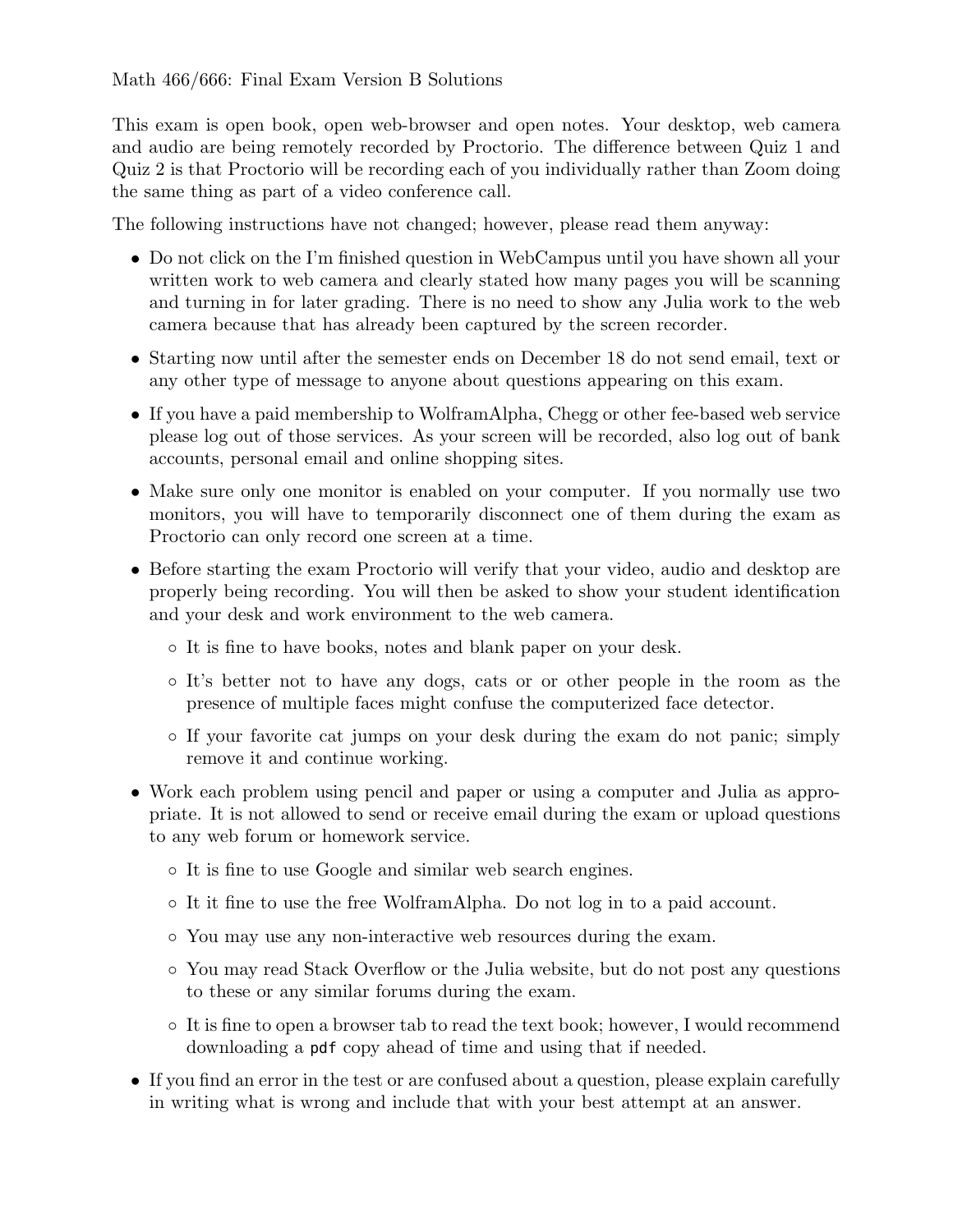- *•* When you are finished
	- *◦* Make sure your pages are consecutively numbered.
	- *◦* State how may pages you will be turning in using your microphone.
	- *◦* Show your work one page at a time to the web camera.
	- *◦* Hold each page steady for a count of 10 so the web camera can focus on it.
	- *◦* There is no need to show any Julia work to the web camera because that has already been captured by the screen recorder.
- After you have shown all your written work to the web camera, return to WebCampus, answer the I'm finished question and press submit to stop the recording.
- After you have ended Proctorio you must still upload high-resolution scans of all work to Final Upload on WebCampus along with any Julia programs and computer output used to arrive at your final answers.
	- *◦* Upload all your written work as a single pdf file.
	- *◦* For Julia you may upload a JupyterLab notebook as a separate ipynb file.
	- *◦* Do not change anything before uploading copies of your work for grading.
	- *◦* Please type a note in the comment panel for the Final Upload if you notice a mistake in your work that you want to let me know about.

Everyone must complete question 1. Then for full credit complete 4 out of the 6 questions from 2–7. Graduate students taking this course as Math 666 must complete 5 questions out of the 6 from 2–7. Question 8 is extra credit.

- **1.** Indicate in writing that you have understood the requirement to work independently by writing "I have worked independently on this exam" followed by your signature as the answer to this question.
- **2.** Let *A* be the matrix

$$
A = \begin{bmatrix} 4 & 9 & 2 & 1 \\ 9 & -1 & 7 & 3 \\ 7 & 6 & -8 & -8 \\ 8 & 1 & 0 & -2 \end{bmatrix}.
$$

Starting with  $x_0 = (8, 6, -7, -8)$  perform four iterations of the power method

$$
\begin{cases} y_{k+1} = Ax_k \\ x_{k+1} = y_{k+1}/\|y_{k+1}\| \end{cases}
$$

where  $||x|| =$ *√*  $x^T x$  is the vector 2-norm.

- **(i)** What is  $||y_4||$ ?
- (ii) What is  $x_4$ ?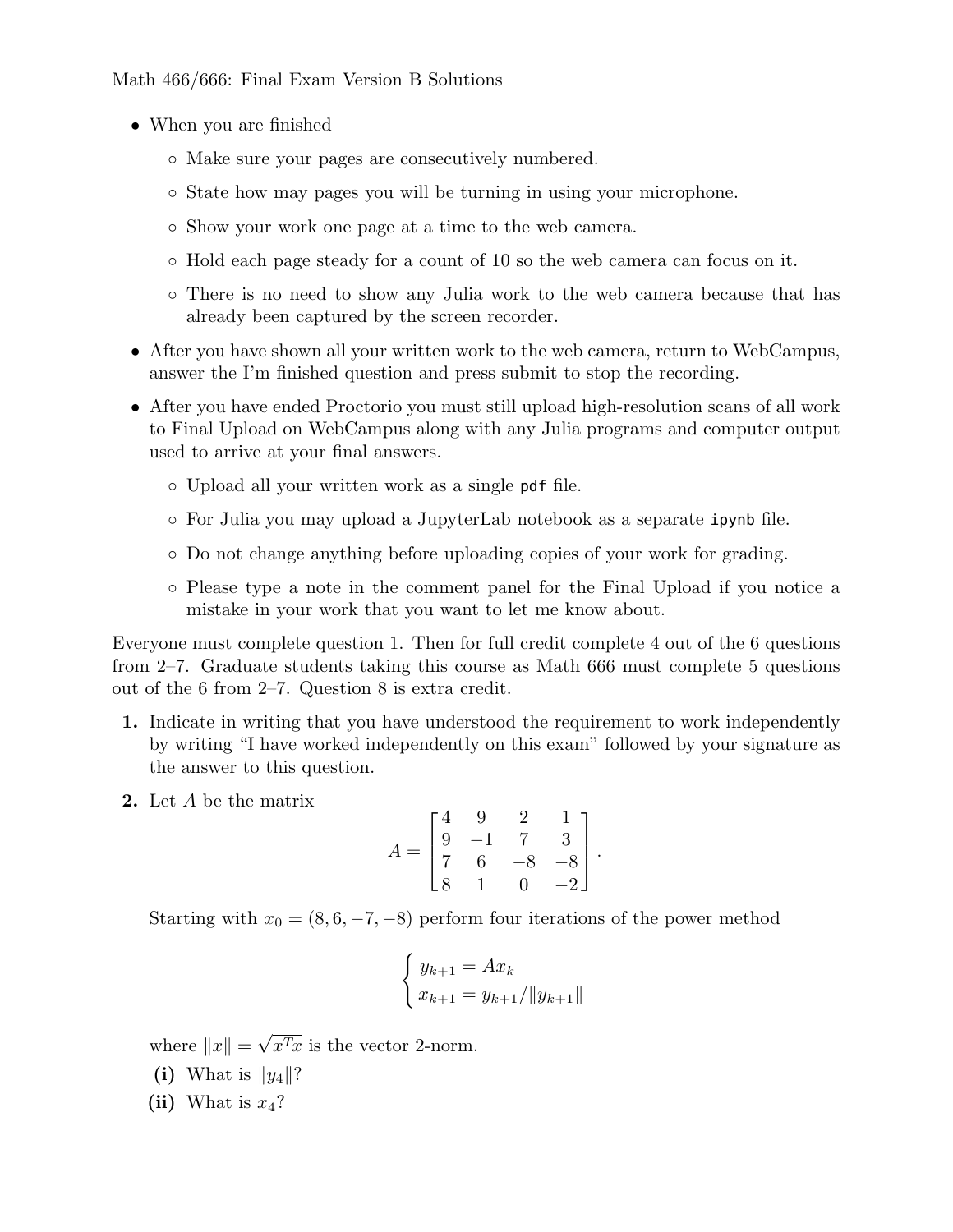The Julia code

```
1 using LinearAlgebra
2 A=[4 9 2 1; 9 -1 7 3; 7 6 -8 -8; 8 1 0 -2]
3 \times 0 = [8, 6, -7, -8]4 \text{ } x = \times 05 for i=1:4
6 global x,y
7 y=A^*x8 \times = y/norm(y)9 end
10 println("(i) ||y_4|| = "norm(y), "\n")11 println("(ii) x_4 = \n\begin{bmatrix} n' \\ n' \end{bmatrix}12 display(x)
```
answers both questions and produces the output

 $(i)$  ||y\_4|| = 13.04034550892765  $(ii) \, x_4 =$ 4-element Array{Float64,1}: 0.14008982462750388 0.8458964191733639 -0.440053892020664 0.26680828544665103

**3.** Consider the points

$$
(-1,3),
$$
  $(2,-1)$  and  $(4,0)$ 

(i) Use the Lagrange basis functions  $\ell_j(x)$  to find the interpolating polynomial  $p(x)$ passing through these three points.

Since there are three points we take  $x = (-1, 2, 4)$  and  $y = (3, -1, 0)$  and recall that

$$
p(x) = \sum_{j=1}^{3} y_j \ell_j(x) \quad \text{where} \quad \ell_j(x) = \prod_{i \neq j} \frac{x - x_i}{x_j - x_i}.
$$

Since  $y_3 = 0$  we only need  $\ell_1(x)$  and  $\ell_2(x)$ . Since

$$
\ell_1(x) = \frac{(x-2)(x-4)}{(-1-2)(-1-4)} = \frac{1}{15}(x^2 - 6x + 8)
$$

$$
\ell_2(x) = \frac{(x+1)(x-4)}{(2+1)(2-4)} = \frac{-1}{6}(x^2 - 3x - 4)
$$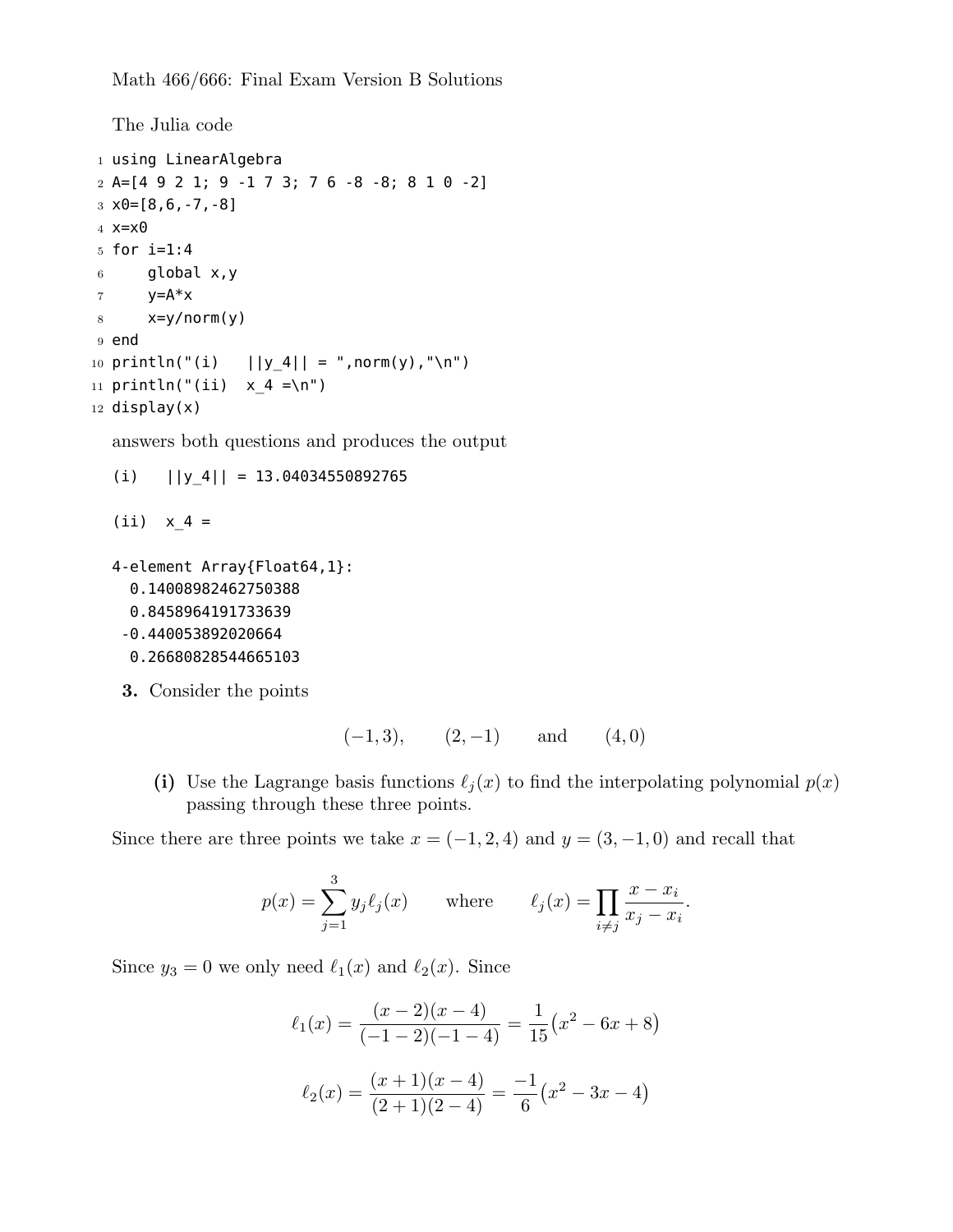we obtain that

$$
p(x) = \frac{1}{5}(x^2 - 6x + 8) + \frac{1}{6}(x^2 - 3x - 4) = \frac{11}{30}x^2 - \frac{51}{30}x + \frac{14}{15}.
$$

(ii) What is the degree of  $p(x)$ ?

The degree of  $p(x)$  is clearly 2.

(iii) What is  $p(0.8)$ ?

To check and evaluate *p*(0*.*8) use the Julia code

```
1 \times s = [-1, 2, 4]2 ys=[3,-1,0]3 p(x)=((11*x-51)*x+28)/304 println("Checking the polynomial is correct:\n")
5 for i=1:3
6 println("p(", xs[i],") =",p(xs[i])," and should be ",ys[i])7 end
8 println("\n(iii) p(0.8)=", p(0.8))
 to obtain
 Checking the polynomial is correct:
 p(-1)=3.0 and should be 3
 p(2) = -1.0 and should be -1p(4)=0.0 and should be 0
```
## (iii) p(0.8)=-0.19200000000000017

**4.** Suppose the matrix *A* has a spectrum  $\sigma(A)$  consisting of the eigenvalues

$$
\sigma(A) = \{-10 + 2i, -10 - 2i, 1, 16\}.
$$

Let  $B = (A - 3I)^{-1}$ .

**(i)** Use the spectral mapping theorem to find  $\sigma(B)$  the eigenvalues of *B*.

Note that  $B = f(A)$  where  $f(x) = 1/(x-3)$ . Therefore, by the spectral mapping theorem

$$
\sigma(B) = f(\sigma(A)) = \left\{ f(-10+2i), f(-10-2i), f(1), f(16) \right\}
$$
  
= 
$$
\left\{ \frac{1}{-13+2i}, \frac{1}{-13-2i}, \frac{1}{-2}, \frac{1}{13} \right\} = \left\{ -\frac{13+2i}{173}, -\frac{13-2i}{173}, -\frac{1}{2}, \frac{1}{13} \right\}.
$$

(ii) Does  $\sigma(B)$  contain a unique eigenvalue of maximal magnitude or not? List all eigenvalues of maximal magnitude.

Since

$$
\left| -\frac{13+2i}{173} \right| = \left| -\frac{13-2i}{173} \right| = \frac{1}{\sqrt{173}} \approx 0.07602859212697055
$$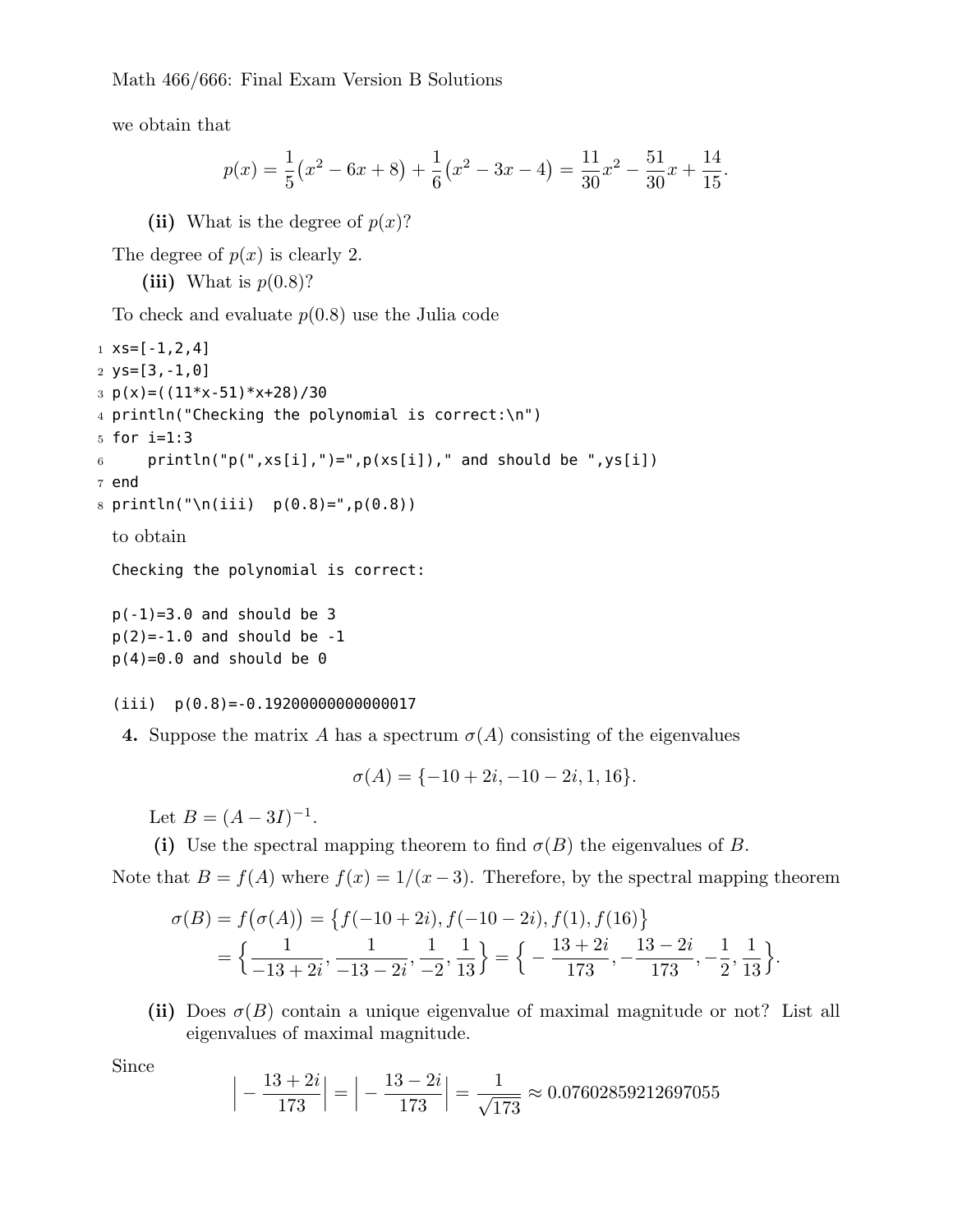$$
\left| -\frac{1}{2} \right| = 0.5
$$
 and  $\left| \frac{1}{13} \right| \approx 0.07692307692307693$ 

then  $\sigma(B)$  contains a unique eigenvalue  $-1/2$  of maximum value.

**5.** Consider the function  $f(x) = \cos(2x) - x^2$ . Newton's method for solving  $f(x) = 0$ may be expressed as the one-step iteration

$$
x_{k+1} = g(x_k)
$$
 where  $x_0 =$  an initial approximation.

**(i)** Explicitly write out what  $g(x)$  is in this case.

By definition

$$
g(x) = x - \frac{f(x)}{f'(x)} = x - \frac{\cos(2x) - x^2}{-2\sin(2x) - 2x} = x + \frac{1}{2} \cdot \frac{\cos(2x) - x^2}{\sin(2x) + x}.
$$

(ii) Perform four iterations of Newtons method starting with  $x_0 = 1$ . What is  $x_4$ ? The Julia code

```
1 g(x)=x+(cos(2*x)-x^2)/(sin(2*x)+x)/22 \times 0=13 x=x0
4 for i=1:4
5 global x
6 x=g(x)7 end
8 println("(ii) x_4 = ", x)
```
produces the output

(ii) x\_4=0.600769149670293

**6.** Let the matrix *A* and vector *b* be defined as

$$
A = \begin{bmatrix} 8 & 0 & 6 & -1 \\ 0 & 10 & -2 & 1 \\ 6 & -2 & 7 & -1 \\ -1 & 1 & -1 & 8 \end{bmatrix} \quad \text{and} \quad b = \begin{bmatrix} 1 \\ 1 \\ 1 \\ 1 \end{bmatrix}.
$$

**(i)** Is *A* strictly diagonally dominant? If not explain why, if so provide a verification. For *A* to be strictly diagonally dominant we need

$$
|a_{ii}| > \sum_{j \neq i} |a_{ij}| \qquad \text{for every} \qquad i = 1, \dots, 4.
$$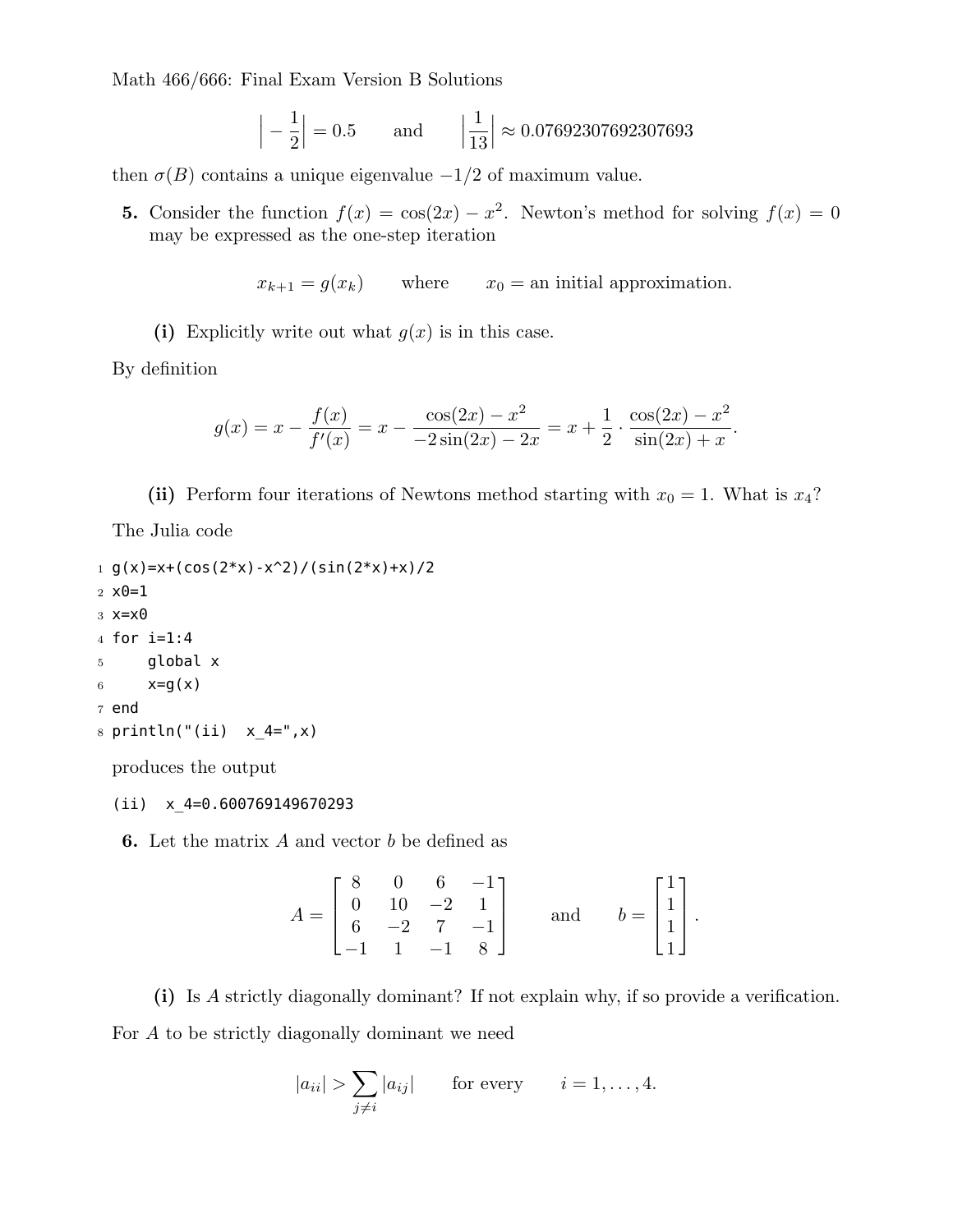We verify this line by checking

$$
|a_{11}| = 8 \t\text{compared with} \t\sum_{j \neq 1} |a_{1j}| = 0 + 6 + 1 = 7
$$
  
\n
$$
|a_{22}| = 10 \t\text{compared with} \t\sum_{j \neq 2} |a_{2j}| = 0 + 2 + 1 = 3
$$
  
\n
$$
|a_{33}| = 7 \t\text{compared with} \t\sum_{j \neq 3} |a_{3j}| = 6 + 2 + 1 = 9
$$
  
\n
$$
|a_{44}| = 8 \t\text{compared with} \t\sum_{j \neq 4} |a_{4j}| = 1 + 1 + 1 = 3.
$$

Since  $7 \leq 9$  the condition for strict diagonal dominance fails when  $i = 3$ .

(ii) Starting with  $x_0 = (1, 0, 0, 0)$  perform four Gauss–Seidel iterations

$$
x_{k+1} = Bx_k + c
$$
 where  $B = -L^{-1}(A - L),$   $c = L^{-1}b$ 

and  $L =$  LowerTriangular(*A*) is the lower-triangular part of the matrix *A* along with the diagonal. What is *x*4?

(iii) Let  $x = x_t$  be the solution to  $Ax = b$  and use the condition number  $\kappa(A) \approx 11.77$ along with the inequality

$$
\frac{\|e\|}{\|x_t\|} \le \kappa(A) \frac{\|r\|}{\|b\|}
$$

to bound the relative error in *x*4.

The Julia code

```
1 using LinearAlgebra
2 A=[8 0 6 -1; 0 10 -2 1; 6 -2 7 -1; -1 1 -1 8]
3 b=[1,1,1,1]
4 L=LowerTriangular(A)
5 U=A-L
6 \times 0 = [1, 0, 0, 0]7 \text{ X}=X\theta8 for i=1:4
9 global x
10 x=L\ (b-U^*x)11 end
12 println("(ii) x_4=\n\frac{1}{n}13 display(x)
14
15 kappa=11.77
16 r = A * x - b17 println("\n\n(iii) The relative error in x_4 is bounded by\n")
18 display(kappa*norm(r)/norm(b))
```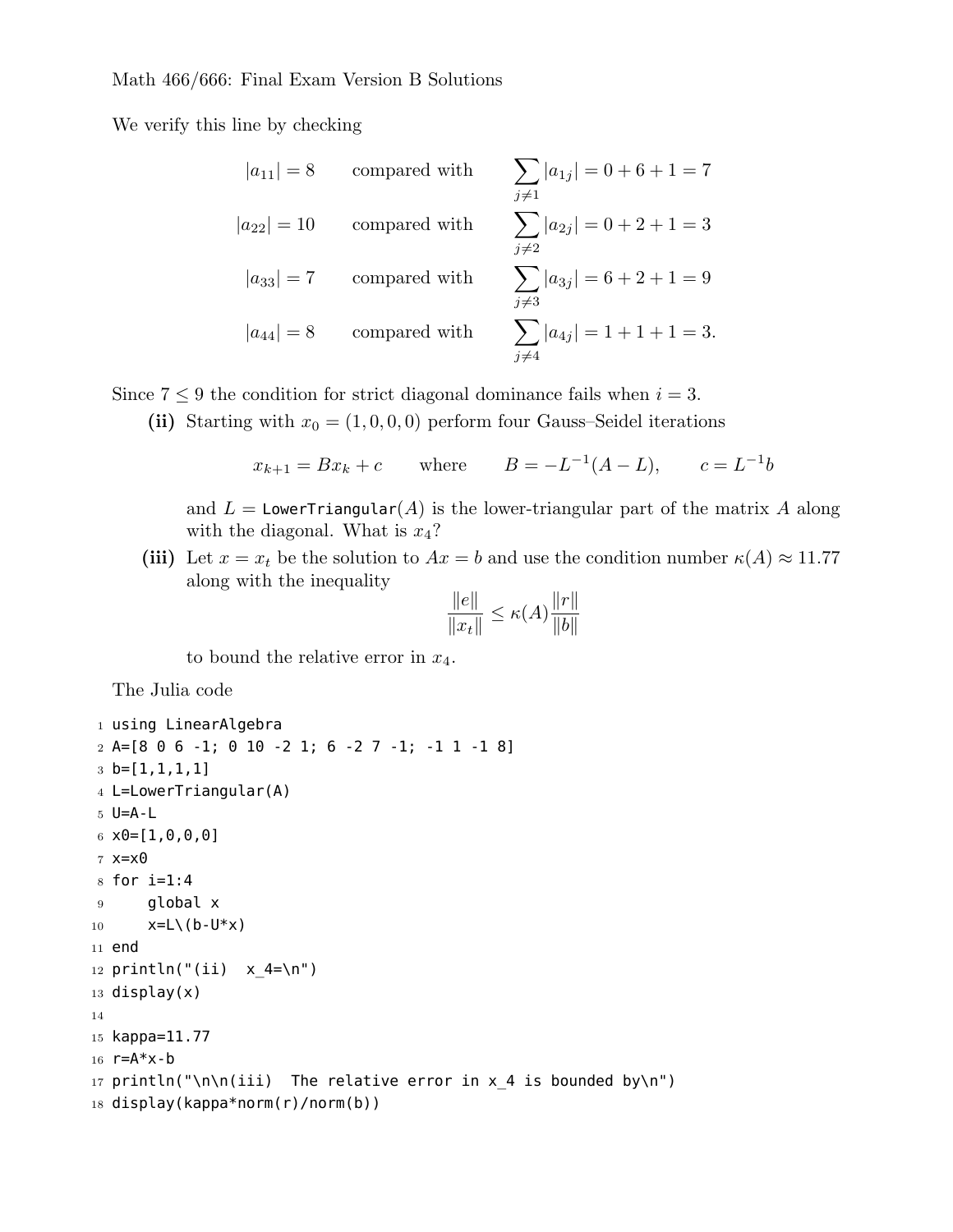answers parts (ii) and (iii) with the output

 $(ii) \times 4=$ 

4-element Array{Float64,1}: 0.03525059879625503 0.11481833416908198 0.164979381119912 0.13567645571838563

(iii) The relative error in x\_4 is bounded by

## 0.8462521106952774

**7.** Let *A* be the matrix

$$
A = \begin{bmatrix} -1 & -1 & 5 & 9 \\ 7 & 0 & 2 & 9 \\ 3 & -6 & 1 & -1 \\ -6 & -9 & 6 & -5 \end{bmatrix}
$$

and consider the Hausholder reflectors  $P = I - 2vv^T$  where  $v^Tv = 1$ .

**(i)** Find a Hausholder reflector *P* such that *P A* is of the form

$$
PA = \begin{bmatrix} * & * & * & * \\ 0 & * & * & * \\ 0 & * & * & * \\ 0 & * & * & * \end{bmatrix}
$$

where entries with *∗* represent a number that may or may not be zero.

(ii) Verify that  $P^{T}P = I$  and  $PP^{T} = I$ .

The Julia code

```
1 using LinearAlgebra
2 A=[-1 -1 5 9; 7 0 2 9; 3 -6 1 -1; -6 -9 6 -5]
3 a=A[:,1]
4 c=-sign(a[1])*norm(a)
5 I4=diagm(ones(4))
6 e1=I4[:,1]
7 \text{ v=a-c*}e18 \text{ V=V}/norm(v)9 println("(i) Since P=I-2vv' where v=\n")
10 display(v)
11 P=I4-2*v*v'
12 println("\n\nthen P=\n")
13 display(P)
14 println("\n\nChecking PA=\n")
```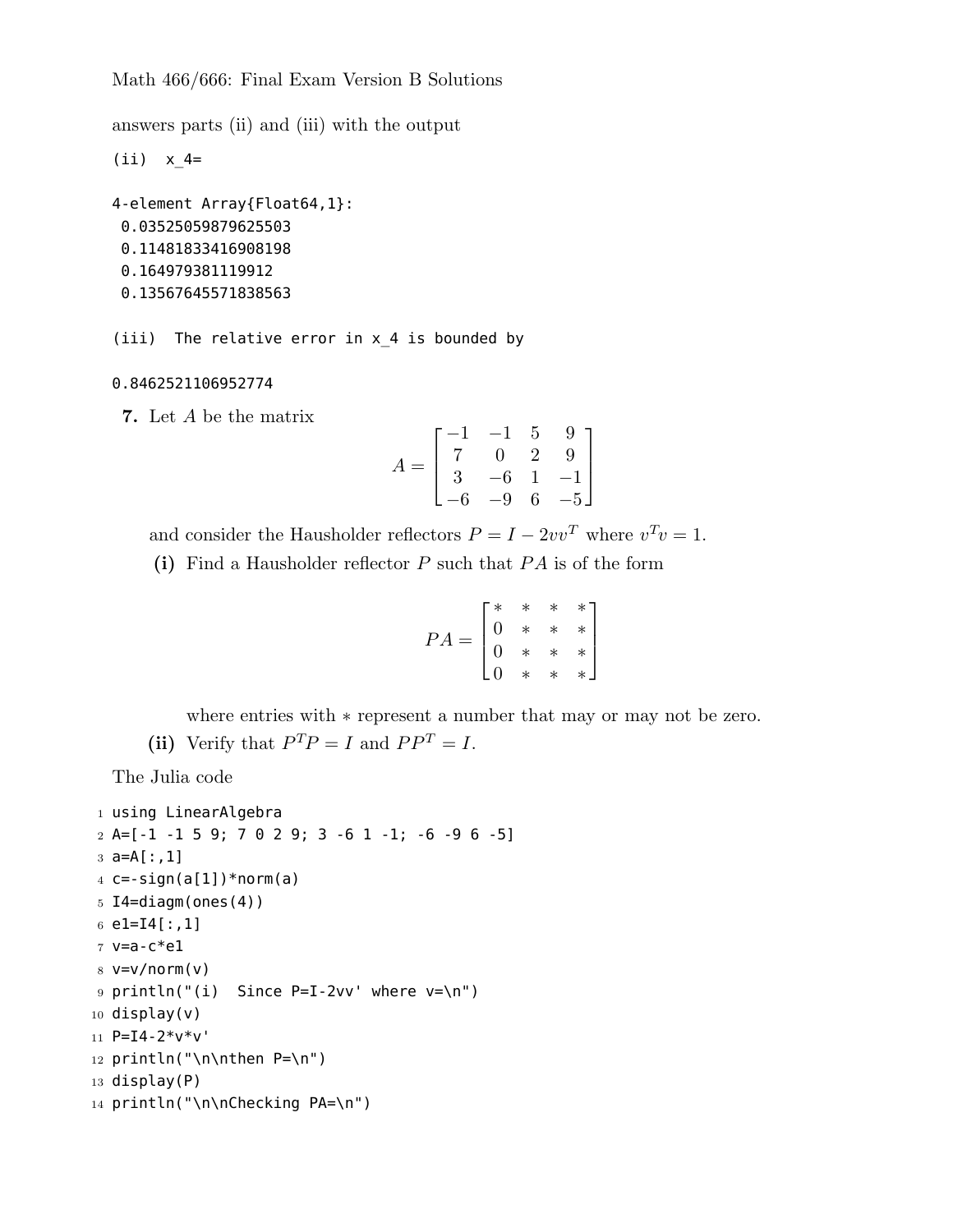```
15 display(P*A)
16 println("\n\n(ii) Now compute P'P=\n")
17 display(P'*P)
18 println("\n\nand PP'=\n")
19 display(P*P')
  answers part (i) and (ii) as
  (i) Since P=I-2vv' where v=
  4-element Array{Float64,1}:
   -0.7424950623433516
    0.4836293753880197
    0.2072697323091513
  -0.4145394646183026
  then P=
  4×4 Array{Float64,2}:
  -0.102598 0.718185 0.307794 -0.615587
    0.718185 0.532205 -0.200483 0.400967
   0.307794 -0.200483 0.914079 0.171843
  -0.615587 0.400967 0.171843 0.656314
  Checking PA=
  4×4 Array{Float64,2}:
    9.74679 3.79612 -2.46235 8.31042
    0.0 -3.12399 6.86065 9.44916
    2.22045e-16 -7.33885 3.08314 -0.807503
   -8.88178e-16 -6.3223 1.83373 -5.38499
  (ii) Now compute P'P=
  4×4 Array{Float64,2}:
    1.0 5.51404e-17 6.75565e-17 -1.69285e-16
    5.51404e-17 1.0 -7.43234e-17 1.70905e-16
    6.75565e-17 -7.43234e-17 1.0 1.06698e-17
   -1.69285e-16 1.70905e-16 1.06698e-17 1.0
  and PP' =4×4 Array{Float64,2}:
    1.0 5.51404e-17 6.75565e-17 -1.69285e-16
    5.51404e-17 1.0 -7.43234e-17 1.70905e-16
```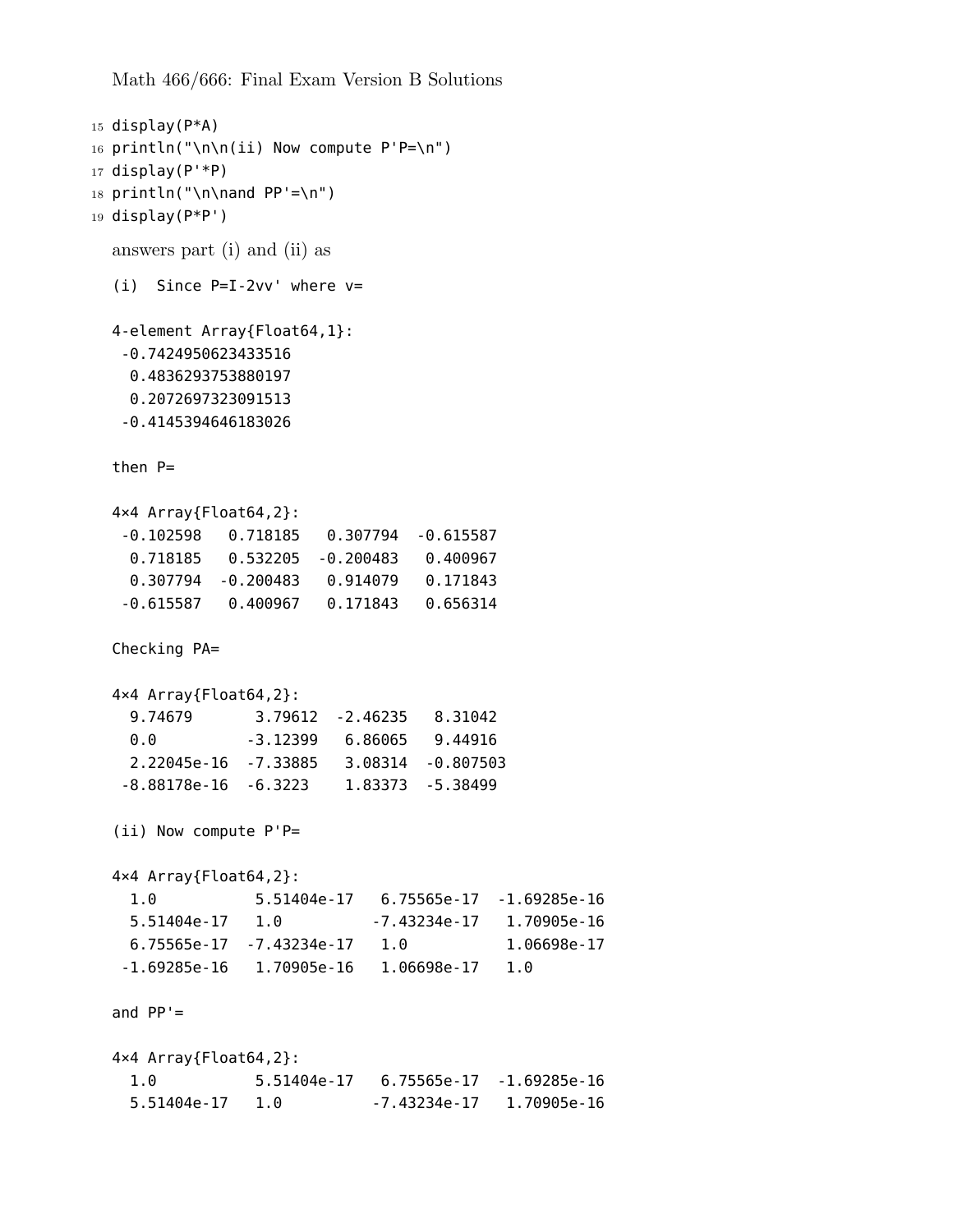6.75565e-17 -7.43234e-17 1.0 1.06698e-17 -1.69285e-16 1.70905e-16 1.06698e-17 1.0

Note that *PA* has reduced the first column so that it has zeros below the first entry. Moreover, the values of  $P^T P$  and  $P P^T$  are both equal to the identity subject to the expected rounding errors of about 15 digits of precision.

**8.** [Extra Credit] Let  $A \in \mathbb{R}^{n \times n}$  be a symmetric matrix with  $A = A^T$  and suppose  $\xi$  is a unit eigenvector of *A* with corresponding eigenvalue  $\lambda$  such that  $A\xi = \lambda \xi$ . Consider the set  $S = \{ v \in \mathbb{R}^n : \xi^T v = 0 \}.$ 

(i) Given any  $v \in S$  prove that  $Av \in S$ .

Since  $v \in S$  then  $\xi^T v = 0$ . Now, since  $A^T = A$  and  $\xi$  is an eigenvector, then

$$
\xi^T A v = (A^T \xi)^T v = (A \xi)^T v = (\lambda \xi)^T v = \lambda \xi^T v = 0.
$$

Therefore  $Av \in S$ .

(ii) Given any  $v, w \in S$  and  $\alpha \in \mathbb{R}$  prove that  $v + w \in S$  and  $\alpha v \in S$ .

For the first use linearity of the dot product to obtain

$$
\xi^T(v + w) = \xi^T v + \xi^T w = 0 + 0 = 0
$$

which shows  $v + w \in S$ . Similarly  $\xi^T(\alpha v) = \alpha \xi^T v = 0$  shows  $\alpha v \in S$ .

(iii) Given any  $x \in \mathbb{R}^n$  find  $v \in S$  and  $y \in \mathbb{R}^n$  such that  $x = v + y$  and  $y^T v = 0$ .

Let *y* be the orthogonal projection of *x* onto *ξ*. Since *ξ* is a unit vector then  $y = (\xi^T x)\xi$ . Now define  $v = x - y$ .

Clearly  $x = v + y$ . What needs to be shown is that  $v \in S$ . To see this compute

$$
\xi^T v = \xi^T (x - y) = \xi^T (x - (\xi^T x)\xi) = \xi^T x - (\xi^T x)(\xi^T \xi) = \xi^T x - \xi^T x = 0.
$$

Therefore,  $v \in S$  and we have expressed x as the desired sum.

(iv) The above implies S is a subspace of  $\mathbb{R}^n$  that is invariant with respect to A. Let *{v*<sub>1</sub>*, . . . , v*<sub>*n*−1</sub>} be an orthonormal basis for *S* and define  $P \in \mathbb{R}^{n \times n}$  to be the matrix with columns given by the vectors  $\xi$  and  $v_j$  as

$$
P = \Big[ \begin{matrix} \xi & v_1 & \cdots & v_{n-1} \end{matrix} \Big].
$$

Show that *P <sup>−</sup>*<sup>1</sup>*AP* has the block diagonal form

$$
P^{-1}AP = \begin{bmatrix} \lambda & 0 \\ 0 & B \end{bmatrix}
$$

where  $B \in \mathbf{R}^{(n-1)\times(n-1)}$ .